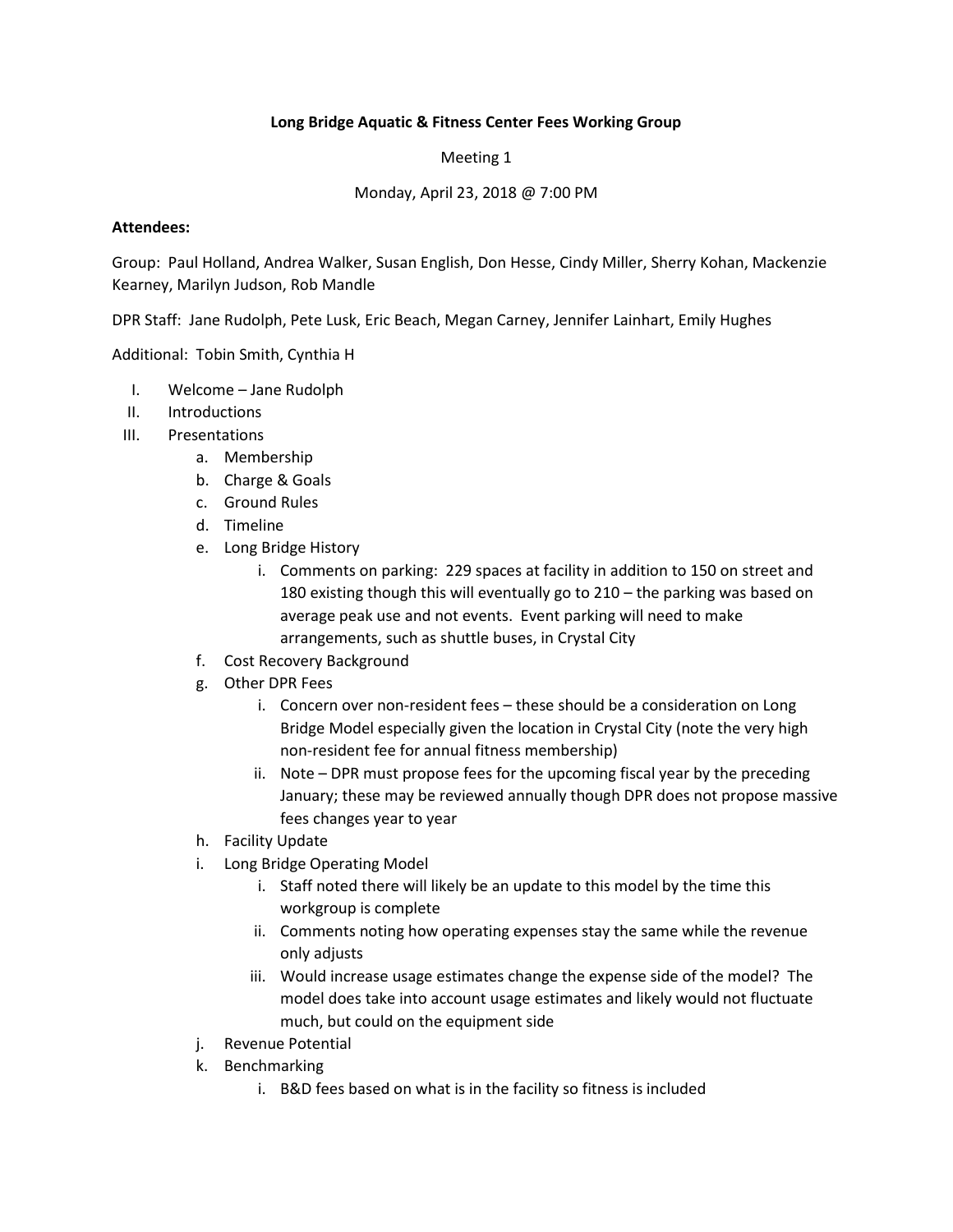- l. Questions & Discussion
	- i. Will there be reciprocity across DPR fitness facilities? (e.g.; LB member a member to all facilities and vice versa) – group needs to consider various family needs and income levels
	- ii. Can there be a fitness membership & pool membership? Discussion over the one entry point and lack of ability to control who goes where once in the facility.
	- iii. Will there be reciprocity with APS?
	- iv. Note; this facility is unique to all other DPR facilities including that it is not built to serve one particular community, like Arlington Mill. This may prove to be a difficulty in fee setting with the Board because of the community (Arlington)'s tolerance to fees. St. James is not a comparable facility and most comparable facilities are places like Fairfax.
	- v. Survey Discussion:
		- 1. What do we want out of the survey?
		- 2. Consider structure & different categories of fees, not just the fees themselves
		- 3. Concern over non-residents being addressed in the survey how can they be captured
		- 4. Review last survey done by B&D
		- 5. Survey should include introduction and background that provides a frame of reference (e.g.; other jurisdictions do this…)
		- 6. Discuss how people might feel if some things are cut in order to provide lower fees for other things
		- 7. Consider social equity and emphasize fee reductions
		- 8. Consider outreach to other business districts (e.g.; Rosslyn) because the distance to LB is not great
		- 9. Work membership types into survey
		- 10. Discussion on facility peak times and how this might impact use DPR does not have a similar facility to compare peak usage
		- 11. Consider meeting with the Pentagon to discuss their interest in the facility
	- vi. Chair Remark: The final report should include not only group consensus, but also note any other viewpoints by the end of the process
- m. Public Comment
	- i. Aquatics Committee Representative sub group developing a per person access fee devoted to offsetting building operations for APS
	- ii. Note lack of for-profit comparable facilities in DPR benchmarking
- n. Action Items:
	- i. Provide Non-resident numbers for fitness memberships
	- ii. Provide data on similar space reservations: what is reserved and when? (i.e.; profile rooms similar to those that will be at the facility)
	- iii. Add Stafford's "Jeff Rause" Center to benchmarking similar facility
	- iv. Email presentation and website link to group